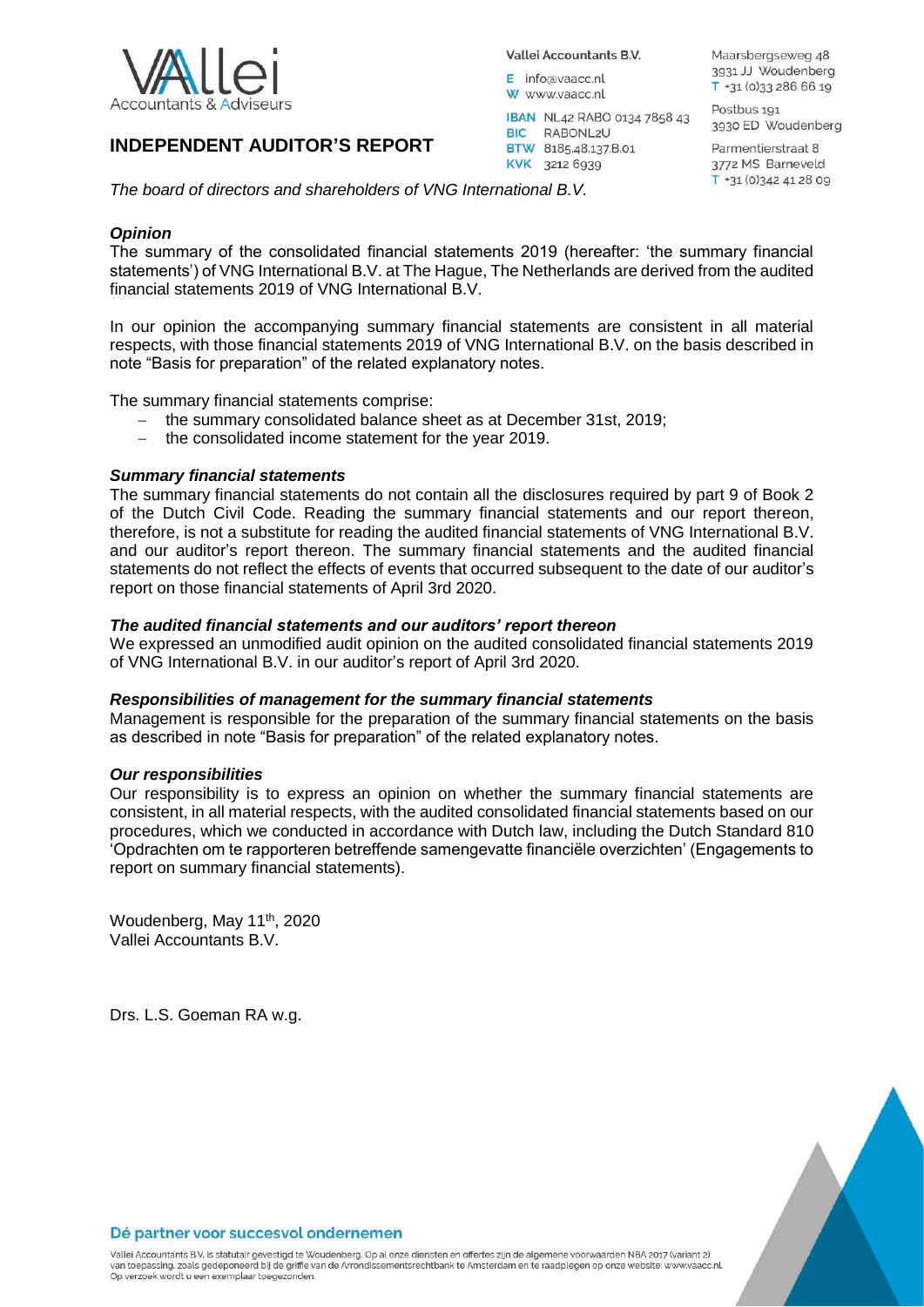# **VNG International B.V. Consolidated abbreviated annual account 2019**

# **Consolidated balance sheet as at 31-12-2019**

(before profit appropiation)

#### **ASSETS**

| (amounts x EUR 1.000)                     | 2019  |        | 2018  |        |
|-------------------------------------------|-------|--------|-------|--------|
| Non current assets                        |       |        |       |        |
| 1 Tangible fixed assets                   |       |        |       |        |
| Other tangible fixed assets               | 28    |        | 28    |        |
|                                           |       | 28     |       | 28     |
| Total non current assets                  |       | 28     |       | 28     |
| <b>Current assets</b>                     |       |        |       |        |
| 2 Receivables                             |       |        |       |        |
| Trade debtors                             | 1.986 |        | 1.190 |        |
| Receivables from group companies          | 27    |        | 543   |        |
| 3 Installments on projects to be invoiced | 5.400 |        | 1.010 |        |
| Taxation and other social security        |       |        |       |        |
| contributions                             | 162   |        | 170   |        |
| Other receivables                         | 217   |        | 880   |        |
|                                           |       | 7.792  |       | 3.793  |
| 4 Cash and cash equities                  |       | 11.069 |       | 11.707 |
| Total current assets                      |       | 18.861 |       | 15.500 |

| <b>TOTAL ASSETS</b><br>___ | 18.890 | $-20$<br>15.JZ0 |
|----------------------------|--------|-----------------|
|                            |        |                 |

#### **Basis for preparation**

The summery financial statements 2019, including the 2018 comparative figures, comprising the consolidated abbreviated annual accounts at 31 December 2019 and the profit and loss account for the year then ended, have been extracted from the annual financial statements of VNG International B.V. for the year ended 31 December 2019. These financial statements have been prepared in accordance with Dutch Law.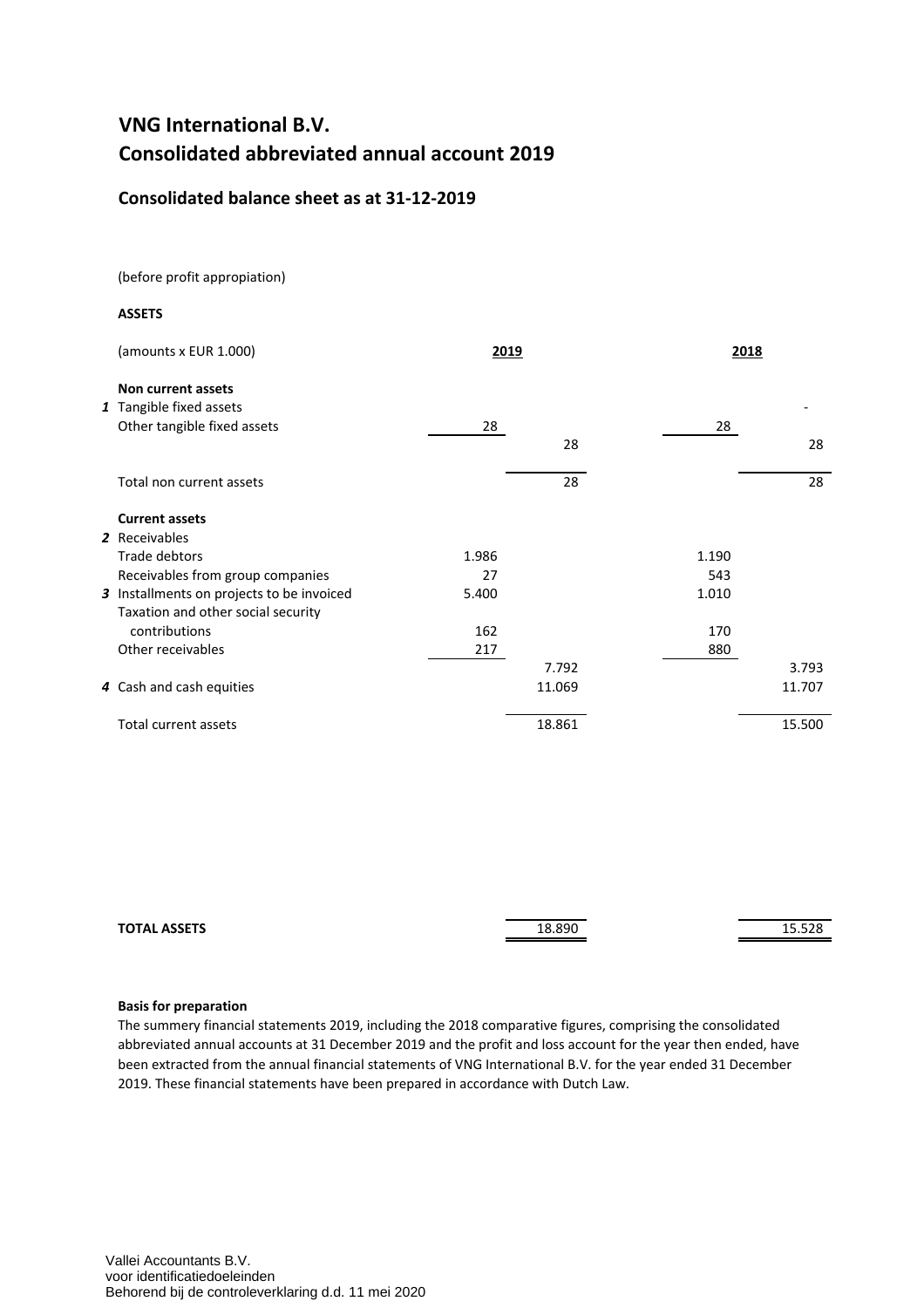# **EQUITY AND LIABILITIES**

| (amounts x EUR 1.000)               | 2019                     | 2018  |        |
|-------------------------------------|--------------------------|-------|--------|
| 5 Group equity                      | 3.707                    |       | 3.673  |
| Share third parties                 | $\overline{\phantom{a}}$ |       |        |
| 6 Provisions                        |                          |       |        |
| <b>Other Provisions</b>             | 531                      |       | 89     |
| <b>Current Liabilities</b>          |                          |       |        |
| Trade creditors                     | 1.133                    | 881   |        |
| 7 Debts to group companies          | 594                      | 190   |        |
| 3 Prepayments on projects           | 10.908                   | 7.560 |        |
| Taxations and other social security |                          |       |        |
| contributions                       | 289                      | 260   |        |
| 8 Other payables                    | 1.603                    | 2.759 |        |
| Accruals and deffered income        | 125                      | 118   |        |
|                                     | 14.651                   |       | 11.767 |

| <b>TOTAL EQUITY AND LIABILITIES</b> | 18.890 | 15.528 |
|-------------------------------------|--------|--------|
|                                     |        |        |